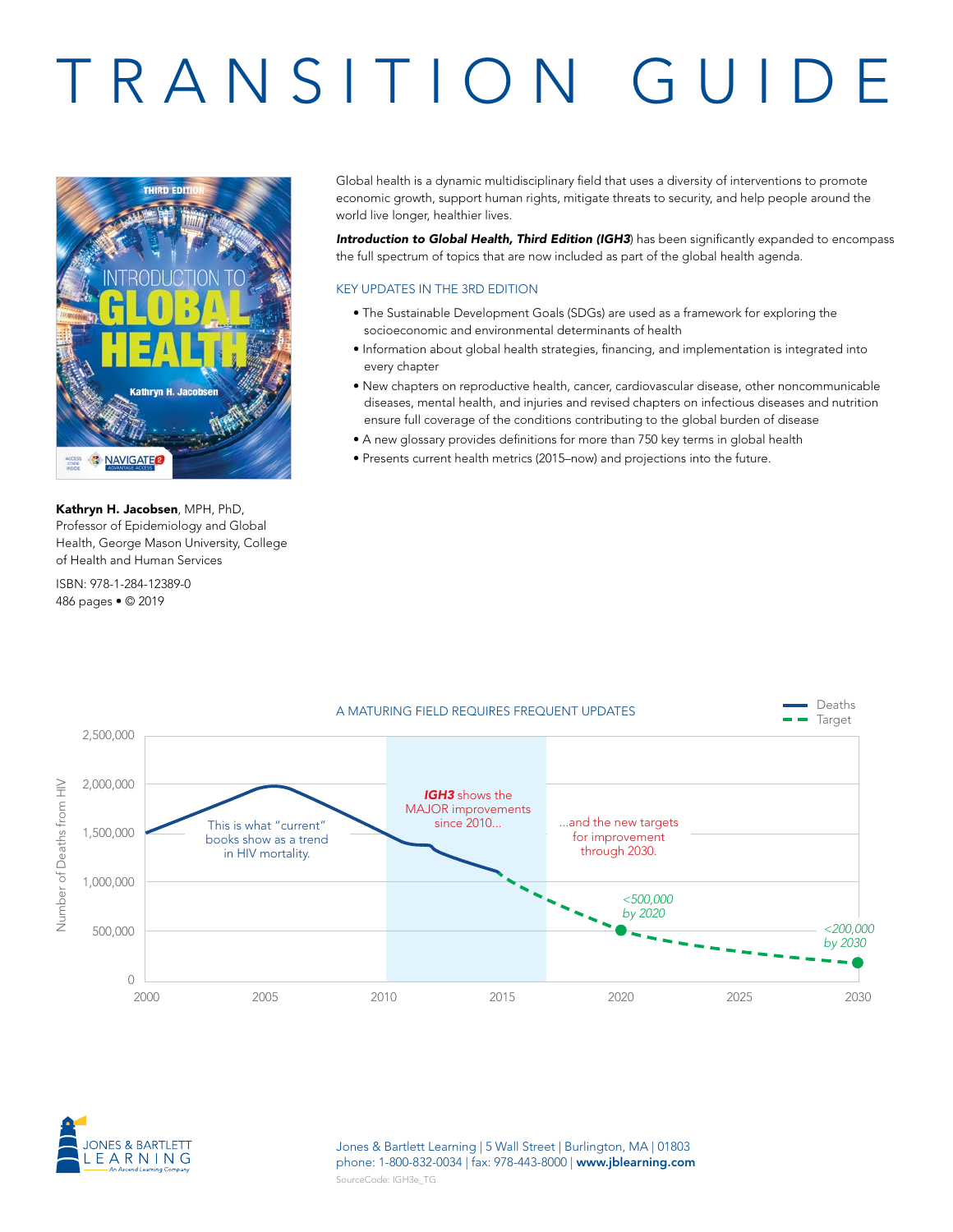

Kathryn H. Jacobsen, MPH, PhD ISBN: 978-1-284-12389-0 450 pages • © 2019

# IT WILL BE EASY TO SWITCH FROM *IGH2* TO *IGH3*:

- At first glance, the table of contents for the new edition might appear to be quite different from the outline for the previous edition, but the basic structure is unchanged.
- *IGH2* and *IGH3* have the same four units, just with a different order of presentation. If you liked the way *IGH2* was organized, it will be easy for you to keep teaching modules in their preferred order because the chapters are organized into the same set of modules.

#### *IGH2*

- (A) Foundations (Key Principles) [Chapters 1-4]
- (B) Health Across the Lifespan [Chapters 5-7]
- (C) Diseases (Infectious Diseases and Nutrition) [Chapters 8-11]
- (D) Practice (Ethics, Funding, and Implementation) [Chapters 12-15]

#### *IGH3*

- (A) Foundations (Key Principles) [Chapters 1-4]
- (D) Practice (Ethics, Funding, and Implementation) [Chapters 5-7]
- (C) Global Burden of Disease [Chapters 8-17]
- (B) Health Across the Lifespan [Chapters 18-20]

#### MORE COVERAGE OF GLOBAL HEALTH METRICS:

- *IGH3* has expanded coverage of key global health metrics, like DALYs (disability-adjusted life years).
- New figures in *IGH3* illustrates the comparative burden of disease for infectious diseases, maternal and child health issues, nutritional disorders, noncommunicable diseases, mental health disorders, and injuries.

# NEW CHAPTERS ON CANCER, HEART DISEASE, MENTAL HEALTH, AND INJURIES:

- These topics were briefly covered in the "lifespan" chapters in *IGH2*, but they now have been separated in to new chapters and significantly expanded.
- The "lifespan" chapters remain and have an enhanced focus on health promotion at all ages.



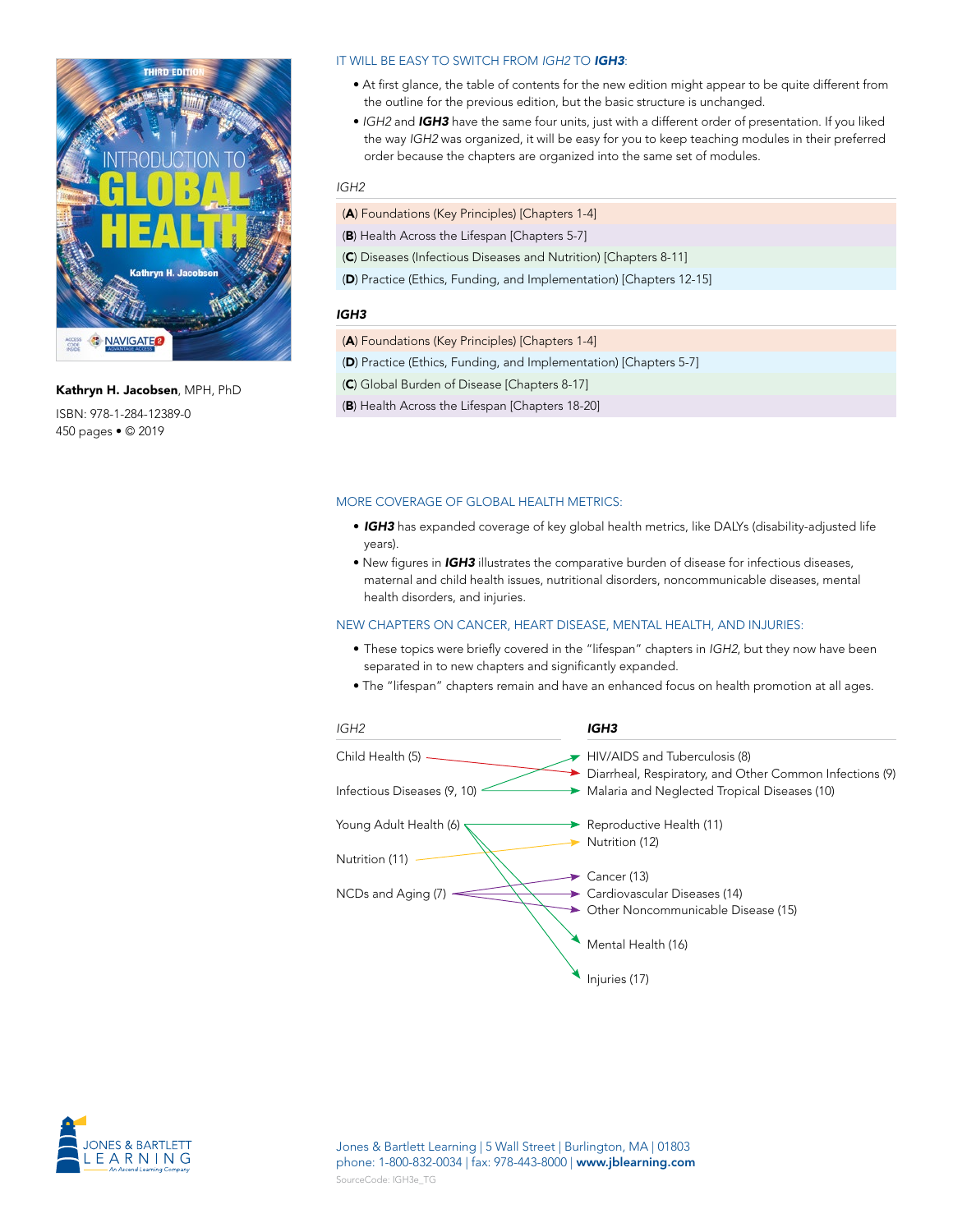#### NEW TO THIS EDITION

- Chapter 1 presents a new model for identifying global health issues—one that incorporates populations, action, cooperation, equity, and security—and it introduces the key concepts of prevention science, health transitions theory, globalization, and global health security.
- Chapter 2 introduces the new Sustainable Development Goals (SDGs) that will guide international development efforts through 2030 and describes the most commonly-used global health metrics.
- Chapters 3 and 4 use the SDGs as a framework for exploring the social and environmental determinants of health. Chapter 3 describes the connections between health and economics, education, gender, employment, culture, migration, and governance. Chapter 4 examines the links between health and water, sanitation, energy, air quality, occupational and industrial health, urbanization, sustainability, and climate change.
- Chapter 5 uses the SDGs and the Universal Declaration of Human Rights to highlight some of the major ethical issues in global health, including questions about the right to access to healthcare services and medicines, humanitarian responsibilities after natural disasters and during times of conflict, and the rights of prisoners, people with disabilities, and other special populations
- Chapter 6 is a new chapter that describes the health systems models used in various countries and explains the funding mechanisms used to pay for global health activities. Chapter 7 features the diversity of entities involved in implementing and evaluating global health interventions, including governmental and intergovernmental agencies, nonprofit organizations, and for-profit corporations.
- Chapters 8 through 17 present the health conditions that account for the greatest burden of disease globally. Each chapter begins with a section that explains why the featured topic is considered to be a global health issue, and each chapter emphasizes the interventions that can reduce the impact of adverse health conditions on individuals and populations. Health metrics from the Global Burden of Disease (GBD) collaboration are used to illustrate the populations affected by each condition.
- Chapter 8 describes the global threats posed by HIV/AIDS, tuberculosis, and antimicrobial resistance. Chapter 9 discusses the heavy toll that child mortality from diarrheal diseases and pneumonia takes on low-income countries and describes the

tools that are available to contain outbreaks of influenza and other vaccine-preventable infections. Chapter 10 describes the burden from malaria and neglected tropical diseases in low-income countries and the global threats associated with emerging infectious diseases. Chapter 11 highlights a diversity of reproductive and sexual health issues, including family planning, infertility, pregnancy, maternal mortality, neonatal health, men's health, and sexual minority health. Chapter 12 describes the nutrition transition and the challenges associated with undernutrition, overnutrition, and food safety.

- A series of new chapters describe the opportunities for global health initiatives to address the noncommunicable diseases (NCDs), mental health disorders, and injuries that are among the leading causes of death and worldwide. Chapter 13 focuses on cancer, Chapter 14 on cardiovascular disease, and Chapter 15 on chronic respiratory diseases and diabetes. The principles of behavior change, tobacco control, and other methods for prevention and management of NCDs are highlighted. Chapter 16 describes the diversity of mental health conditions that contribute to the global burden of disease and emphasizes the need for greater access to mental health services. Chapter 17 features injury prevention and control methods.
- Two chapters synthesize the core messages of the book through the lens of health promotion across the lifespan. Chapter 18 presents the major improvements in neonatal, infant, child, and adolescent health that were achieved under the Millennium Development Goals (MDGs) and the opportunities for continued progress under the SDGs. Chapter 19 describes the emerging challenges associated with aging populations across the globe and the opportunities for promoting healthy adulthood and aging.
- Chapter 20 is a new chapter that describes the links between diverse educational and career pathways and global health and the opportunities for everyone to be involved in making communities and the world a healthier place for current and future generations.
- More than 300 figures and tables highlight key material, and nearly all of these are new for the third edition. All of the statistics in the book have been updated. Data from eight of the world's largest countries, which collectively are home to half of the world's people, are used to illustrate the patterns of health status in high-income, middle-income, and low-income countries: Brazil, China, Ethiopia, Germany, India, Iran, Nigeria, and the United States.